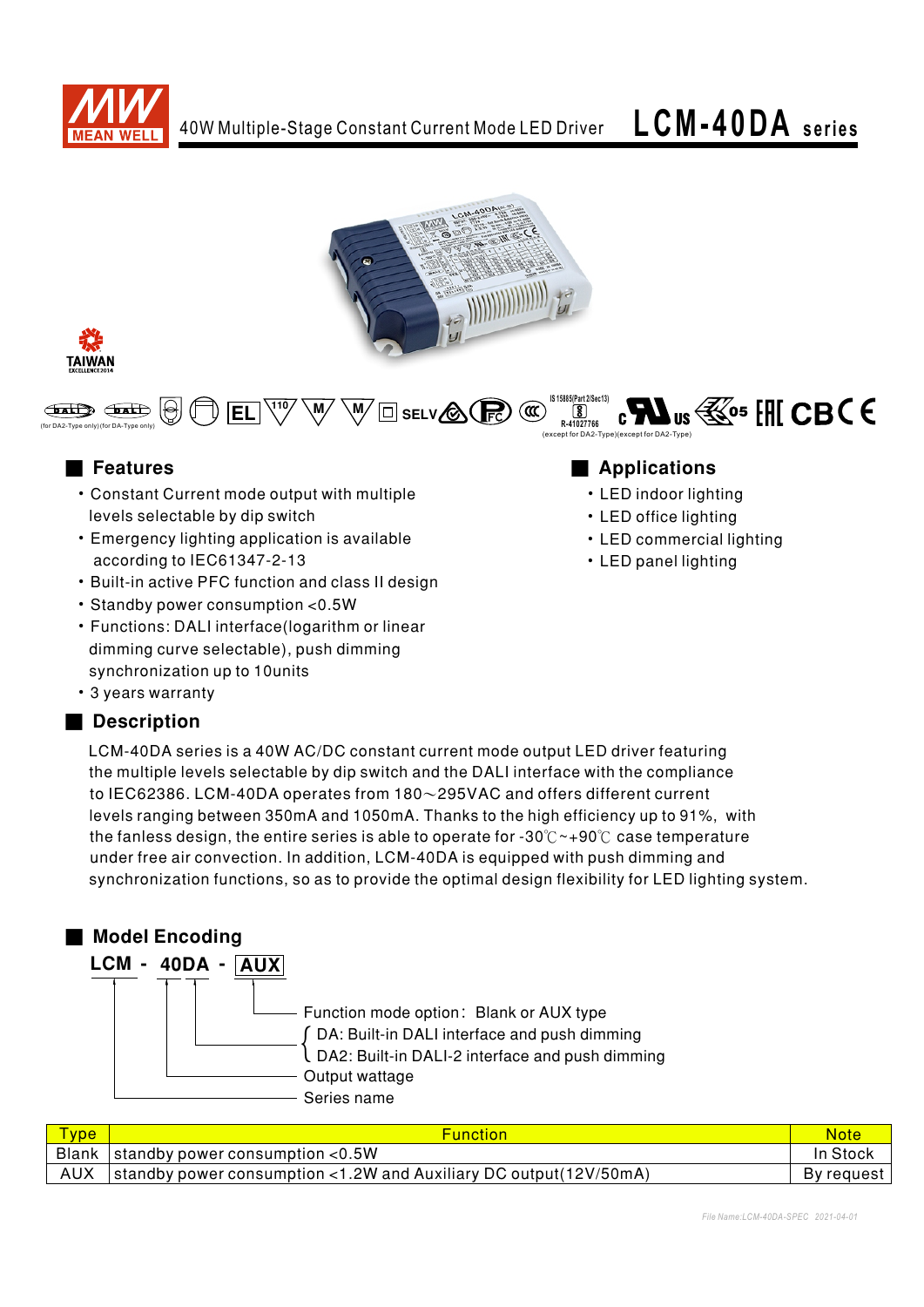

## **SPECIFICATION**

| <b>MODEL</b>                                  |                                                                                                                                                                                                                                                                                                                                                                                                                                                                                                                                                                                                                                                                                                                                                                                                                                                                                                                                                                                                                                                                                                                                                                                                                                                                                                                                                                                                                                                             | $LCM-40$ $\Box$                                                                                                                                                                                                                                                          |                                                                                    |           |                                                                                                       |           |           |  |
|-----------------------------------------------|-------------------------------------------------------------------------------------------------------------------------------------------------------------------------------------------------------------------------------------------------------------------------------------------------------------------------------------------------------------------------------------------------------------------------------------------------------------------------------------------------------------------------------------------------------------------------------------------------------------------------------------------------------------------------------------------------------------------------------------------------------------------------------------------------------------------------------------------------------------------------------------------------------------------------------------------------------------------------------------------------------------------------------------------------------------------------------------------------------------------------------------------------------------------------------------------------------------------------------------------------------------------------------------------------------------------------------------------------------------------------------------------------------------------------------------------------------------|--------------------------------------------------------------------------------------------------------------------------------------------------------------------------------------------------------------------------------------------------------------------------|------------------------------------------------------------------------------------|-----------|-------------------------------------------------------------------------------------------------------|-----------|-----------|--|
|                                               |                                                                                                                                                                                                                                                                                                                                                                                                                                                                                                                                                                                                                                                                                                                                                                                                                                                                                                                                                                                                                                                                                                                                                                                                                                                                                                                                                                                                                                                             | Current level selectable via DIP switch, please refer to"DIP SWITCH TABLE" section                                                                                                                                                                                       |                                                                                    |           |                                                                                                       |           |           |  |
| <b>OUTPUT</b>                                 | <b>CURRENT LEVEL</b>                                                                                                                                                                                                                                                                                                                                                                                                                                                                                                                                                                                                                                                                                                                                                                                                                                                                                                                                                                                                                                                                                                                                                                                                                                                                                                                                                                                                                                        | 350mA                                                                                                                                                                                                                                                                    | 500mA                                                                              | 600mA     | 700mA(default)                                                                                        | 900mA     | 1050mA    |  |
|                                               | <b>RATED POWER</b>                                                                                                                                                                                                                                                                                                                                                                                                                                                                                                                                                                                                                                                                                                                                                                                                                                                                                                                                                                                                                                                                                                                                                                                                                                                                                                                                                                                                                                          | 42W                                                                                                                                                                                                                                                                      |                                                                                    |           |                                                                                                       |           |           |  |
|                                               | <b>DC VOLTAGE RANGE</b>                                                                                                                                                                                                                                                                                                                                                                                                                                                                                                                                                                                                                                                                                                                                                                                                                                                                                                                                                                                                                                                                                                                                                                                                                                                                                                                                                                                                                                     | $2 - 100V$                                                                                                                                                                                                                                                               | $2 - 80V$                                                                          | $2 - 67V$ | $2 - 57V$                                                                                             | $2 - 45V$ | $2 - 40V$ |  |
|                                               | <b>OPEN CIRCUIT VOLTAGE (max.)</b>                                                                                                                                                                                                                                                                                                                                                                                                                                                                                                                                                                                                                                                                                                                                                                                                                                                                                                                                                                                                                                                                                                                                                                                                                                                                                                                                                                                                                          | 110V<br>65V                                                                                                                                                                                                                                                              |                                                                                    |           |                                                                                                       |           |           |  |
|                                               | <b>CURRENT RIPPLE</b><br>Note.5                                                                                                                                                                                                                                                                                                                                                                                                                                                                                                                                                                                                                                                                                                                                                                                                                                                                                                                                                                                                                                                                                                                                                                                                                                                                                                                                                                                                                             |                                                                                                                                                                                                                                                                          | 5.0% max. @rated current                                                           |           |                                                                                                       |           |           |  |
|                                               | <b>CURRENT TOLERANCE</b>                                                                                                                                                                                                                                                                                                                                                                                                                                                                                                                                                                                                                                                                                                                                                                                                                                                                                                                                                                                                                                                                                                                                                                                                                                                                                                                                                                                                                                    | ±5%                                                                                                                                                                                                                                                                      |                                                                                    |           |                                                                                                       |           |           |  |
|                                               | <b>AUXILIARY DC OUTPUT</b>                                                                                                                                                                                                                                                                                                                                                                                                                                                                                                                                                                                                                                                                                                                                                                                                                                                                                                                                                                                                                                                                                                                                                                                                                                                                                                                                                                                                                                  | Nominal 12V (deviation 11.4~12.6V) @50mA for AUX-Type only                                                                                                                                                                                                               |                                                                                    |           |                                                                                                       |           |           |  |
|                                               | Note.3<br><b>SETUP TIME</b><br>Note.9                                                                                                                                                                                                                                                                                                                                                                                                                                                                                                                                                                                                                                                                                                                                                                                                                                                                                                                                                                                                                                                                                                                                                                                                                                                                                                                                                                                                                       | 500ms / 230VAC                                                                                                                                                                                                                                                           |                                                                                    |           |                                                                                                       |           |           |  |
|                                               | $180 - 295$ VAC<br>254~417VDC                                                                                                                                                                                                                                                                                                                                                                                                                                                                                                                                                                                                                                                                                                                                                                                                                                                                                                                                                                                                                                                                                                                                                                                                                                                                                                                                                                                                                               |                                                                                                                                                                                                                                                                          |                                                                                    |           |                                                                                                       |           |           |  |
|                                               | <b>VOLTAGE RANGE</b><br>Note <sub>.2</sub>                                                                                                                                                                                                                                                                                                                                                                                                                                                                                                                                                                                                                                                                                                                                                                                                                                                                                                                                                                                                                                                                                                                                                                                                                                                                                                                                                                                                                  | (Please refer to "STATIC CHARACTERISTIC" section)                                                                                                                                                                                                                        |                                                                                    |           |                                                                                                       |           |           |  |
|                                               | <b>FREQUENCY RANGE</b>                                                                                                                                                                                                                                                                                                                                                                                                                                                                                                                                                                                                                                                                                                                                                                                                                                                                                                                                                                                                                                                                                                                                                                                                                                                                                                                                                                                                                                      | $47 - 63$ Hz                                                                                                                                                                                                                                                             |                                                                                    |           |                                                                                                       |           |           |  |
|                                               | <b>POWER FACTOR (Typ.)</b>                                                                                                                                                                                                                                                                                                                                                                                                                                                                                                                                                                                                                                                                                                                                                                                                                                                                                                                                                                                                                                                                                                                                                                                                                                                                                                                                                                                                                                  | PF≥0.975/230VAC, PF≥0.95/277VAC@full load<br>(Please refer to "POWER FACTOR (PF) CHARACTERISTIC" section)                                                                                                                                                                |                                                                                    |           |                                                                                                       |           |           |  |
|                                               | <b>TOTAL HARMONIC DISTORTION</b>                                                                                                                                                                                                                                                                                                                                                                                                                                                                                                                                                                                                                                                                                                                                                                                                                                                                                                                                                                                                                                                                                                                                                                                                                                                                                                                                                                                                                            |                                                                                                                                                                                                                                                                          | THD< 20%(@load≧75%)<br>(Please refer to "TOTAL HARMONIC DISTORTION(THD)" section)  |           |                                                                                                       |           |           |  |
| <b>INPUT</b>                                  | <b>EFFICIENCY (Typ.)</b><br>Note.4                                                                                                                                                                                                                                                                                                                                                                                                                                                                                                                                                                                                                                                                                                                                                                                                                                                                                                                                                                                                                                                                                                                                                                                                                                                                                                                                                                                                                          | 91%                                                                                                                                                                                                                                                                      |                                                                                    |           |                                                                                                       |           |           |  |
|                                               | <b>AC CURRENT (Typ.)</b>                                                                                                                                                                                                                                                                                                                                                                                                                                                                                                                                                                                                                                                                                                                                                                                                                                                                                                                                                                                                                                                                                                                                                                                                                                                                                                                                                                                                                                    | 0.23A/230VAC                                                                                                                                                                                                                                                             | 0.2A/277VAC                                                                        |           |                                                                                                       |           |           |  |
|                                               | <b>INRUSH CURRENT (Typ.)</b>                                                                                                                                                                                                                                                                                                                                                                                                                                                                                                                                                                                                                                                                                                                                                                                                                                                                                                                                                                                                                                                                                                                                                                                                                                                                                                                                                                                                                                |                                                                                                                                                                                                                                                                          | COLD START 20A(twidth=260µs measured at 50% Ipeak) at 230VAC; Per NEMA 410         |           |                                                                                                       |           |           |  |
|                                               | MAX. No. of PSUs on 16A<br><b>CIRCUIT BREAKER</b>                                                                                                                                                                                                                                                                                                                                                                                                                                                                                                                                                                                                                                                                                                                                                                                                                                                                                                                                                                                                                                                                                                                                                                                                                                                                                                                                                                                                           | 26 units (circuit breaker of type B) / 44 units (circuit breaker of type C) at 230VAC                                                                                                                                                                                    |                                                                                    |           |                                                                                                       |           |           |  |
|                                               | <b>LEAKAGE CURRENT</b>                                                                                                                                                                                                                                                                                                                                                                                                                                                                                                                                                                                                                                                                                                                                                                                                                                                                                                                                                                                                                                                                                                                                                                                                                                                                                                                                                                                                                                      | <0.5mA/240VAC                                                                                                                                                                                                                                                            |                                                                                    |           |                                                                                                       |           |           |  |
|                                               | <b>STANDBY POWER</b><br><b>CONSUMPTION Note.6</b>                                                                                                                                                                                                                                                                                                                                                                                                                                                                                                                                                                                                                                                                                                                                                                                                                                                                                                                                                                                                                                                                                                                                                                                                                                                                                                                                                                                                           | <0.5W for Blank-Type, <1.2W for AUX-Type                                                                                                                                                                                                                                 |                                                                                    |           |                                                                                                       |           |           |  |
|                                               | <b>SHORT CIRCUIT</b>                                                                                                                                                                                                                                                                                                                                                                                                                                                                                                                                                                                                                                                                                                                                                                                                                                                                                                                                                                                                                                                                                                                                                                                                                                                                                                                                                                                                                                        |                                                                                                                                                                                                                                                                          | Constant current limiting, recovers automatically after fault condition is removed |           |                                                                                                       |           |           |  |
|                                               | <b>OVER VOLTAGE</b>                                                                                                                                                                                                                                                                                                                                                                                                                                                                                                                                                                                                                                                                                                                                                                                                                                                                                                                                                                                                                                                                                                                                                                                                                                                                                                                                                                                                                                         | $110 - 130V$<br>Shutdown o/p voltage, re-power on to recover                                                                                                                                                                                                             |                                                                                    |           |                                                                                                       |           |           |  |
| <b>PROTECTION</b>                             |                                                                                                                                                                                                                                                                                                                                                                                                                                                                                                                                                                                                                                                                                                                                                                                                                                                                                                                                                                                                                                                                                                                                                                                                                                                                                                                                                                                                                                                             |                                                                                                                                                                                                                                                                          |                                                                                    |           |                                                                                                       |           |           |  |
|                                               | <b>OVER TEMPERATURE</b>                                                                                                                                                                                                                                                                                                                                                                                                                                                                                                                                                                                                                                                                                                                                                                                                                                                                                                                                                                                                                                                                                                                                                                                                                                                                                                                                                                                                                                     |                                                                                                                                                                                                                                                                          | Shutdown o/p voltage, re-power on to recover                                       |           |                                                                                                       |           |           |  |
|                                               | <b>DIMMING</b><br>Please refer to "DIMMING OPERATION" section                                                                                                                                                                                                                                                                                                                                                                                                                                                                                                                                                                                                                                                                                                                                                                                                                                                                                                                                                                                                                                                                                                                                                                                                                                                                                                                                                                                               |                                                                                                                                                                                                                                                                          |                                                                                    |           |                                                                                                       |           |           |  |
|                                               | <b>FUNCTION SYNCHRONIZATION</b>                                                                                                                                                                                                                                                                                                                                                                                                                                                                                                                                                                                                                                                                                                                                                                                                                                                                                                                                                                                                                                                                                                                                                                                                                                                                                                                                                                                                                             |                                                                                                                                                                                                                                                                          | Please refer to "SYNCHRONIZATION OPERATION" section                                |           |                                                                                                       |           |           |  |
|                                               | <b>TEMP. COMPENSATION</b>                                                                                                                                                                                                                                                                                                                                                                                                                                                                                                                                                                                                                                                                                                                                                                                                                                                                                                                                                                                                                                                                                                                                                                                                                                                                                                                                                                                                                                   | By external NTC, please refer to "TEMPERATURE COMPENSATION OPERATION" section                                                                                                                                                                                            |                                                                                    |           |                                                                                                       |           |           |  |
|                                               | <b>WORKING TEMP.</b>                                                                                                                                                                                                                                                                                                                                                                                                                                                                                                                                                                                                                                                                                                                                                                                                                                                                                                                                                                                                                                                                                                                                                                                                                                                                                                                                                                                                                                        |                                                                                                                                                                                                                                                                          |                                                                                    |           | Tcase=-30 ~ +90°C (Please refer to "OUTPUT LOAD vs TEMPERATURE" section)                              |           |           |  |
|                                               | <b>MAX. CASE TEMP.</b>                                                                                                                                                                                                                                                                                                                                                                                                                                                                                                                                                                                                                                                                                                                                                                                                                                                                                                                                                                                                                                                                                                                                                                                                                                                                                                                                                                                                                                      | Tcase=+90 $°C$                                                                                                                                                                                                                                                           |                                                                                    |           |                                                                                                       |           |           |  |
| <b>ENVIRONMENT</b>                            | <b>WORKING HUMIDITY</b>                                                                                                                                                                                                                                                                                                                                                                                                                                                                                                                                                                                                                                                                                                                                                                                                                                                                                                                                                                                                                                                                                                                                                                                                                                                                                                                                                                                                                                     | $20 \sim 90\%$ RH non-condensing                                                                                                                                                                                                                                         |                                                                                    |           |                                                                                                       |           |           |  |
|                                               | <b>STORAGE TEMP., HUMIDITY</b>                                                                                                                                                                                                                                                                                                                                                                                                                                                                                                                                                                                                                                                                                                                                                                                                                                                                                                                                                                                                                                                                                                                                                                                                                                                                                                                                                                                                                              | $-40 \sim +80^{\circ}$ C, 10 ~ 95% RH                                                                                                                                                                                                                                    |                                                                                    |           |                                                                                                       |           |           |  |
|                                               | <b>TEMP. COEFFICIENT</b>                                                                                                                                                                                                                                                                                                                                                                                                                                                                                                                                                                                                                                                                                                                                                                                                                                                                                                                                                                                                                                                                                                                                                                                                                                                                                                                                                                                                                                    | $\pm 0.03\%$ /°C (0 ~ 50°C)                                                                                                                                                                                                                                              |                                                                                    |           |                                                                                                       |           |           |  |
|                                               | <b>VIBRATION</b>                                                                                                                                                                                                                                                                                                                                                                                                                                                                                                                                                                                                                                                                                                                                                                                                                                                                                                                                                                                                                                                                                                                                                                                                                                                                                                                                                                                                                                            | 10 ~ 500Hz, 2G 10min./1cycle, period for 60min. each along X, Y, Z axes                                                                                                                                                                                                  |                                                                                    |           |                                                                                                       |           |           |  |
|                                               | <b>SAFETY STANDARDS</b>                                                                                                                                                                                                                                                                                                                                                                                                                                                                                                                                                                                                                                                                                                                                                                                                                                                                                                                                                                                                                                                                                                                                                                                                                                                                                                                                                                                                                                     | UL8750(except for DA2-Type), CSA C22.2 No.250.13-12, ENEC EN61347-1, EN61347-2-13, EN62384 independent, GB19510.14,<br>GB19510.1, BIS IS15885(except for DA2-Type), EAC TP TC 004 approved; According to EN61347-2-13<br>appendix J suitable for emergency installations |                                                                                    |           |                                                                                                       |           |           |  |
|                                               | <b>DALI STANDARDS</b>                                                                                                                                                                                                                                                                                                                                                                                                                                                                                                                                                                                                                                                                                                                                                                                                                                                                                                                                                                                                                                                                                                                                                                                                                                                                                                                                                                                                                                       | IEC62386-101, 102, 207, 251                                                                                                                                                                                                                                              |                                                                                    |           |                                                                                                       |           |           |  |
| <b>SAFETY &amp;</b>                           | <b>WITHSTAND VOLTAGE</b>                                                                                                                                                                                                                                                                                                                                                                                                                                                                                                                                                                                                                                                                                                                                                                                                                                                                                                                                                                                                                                                                                                                                                                                                                                                                                                                                                                                                                                    |                                                                                                                                                                                                                                                                          | I/P-O/P:3.75KVAC;I/P-DA:1.5KVAC; O/P-DA:1.5KVAC                                    |           |                                                                                                       |           |           |  |
| <b>EMC</b>                                    | <b>ISOLATION RESISTANCE</b>                                                                                                                                                                                                                                                                                                                                                                                                                                                                                                                                                                                                                                                                                                                                                                                                                                                                                                                                                                                                                                                                                                                                                                                                                                                                                                                                                                                                                                 | I/P-O/P:>100M Ohms / 500VDC / 25℃/ 70% RH                                                                                                                                                                                                                                |                                                                                    |           |                                                                                                       |           |           |  |
|                                               | <b>EMC EMISSION Note.7</b>                                                                                                                                                                                                                                                                                                                                                                                                                                                                                                                                                                                                                                                                                                                                                                                                                                                                                                                                                                                                                                                                                                                                                                                                                                                                                                                                                                                                                                  |                                                                                                                                                                                                                                                                          |                                                                                    |           | Compliance to EN55015, EN61000-3-2 Class C(@load≥40%); EN61000-3-3; GB17625.1, GB17743, EAC TP TC 020 |           |           |  |
|                                               | <b>EMC IMMUNITY</b>                                                                                                                                                                                                                                                                                                                                                                                                                                                                                                                                                                                                                                                                                                                                                                                                                                                                                                                                                                                                                                                                                                                                                                                                                                                                                                                                                                                                                                         | Compliance to EN61000-4-2,3,4,5,6,8,11, EN61547, light industry level(surge immunity Line-Line 2KV), EAC TP TC 020                                                                                                                                                       |                                                                                    |           |                                                                                                       |           |           |  |
|                                               | <b>MTBF</b>                                                                                                                                                                                                                                                                                                                                                                                                                                                                                                                                                                                                                                                                                                                                                                                                                                                                                                                                                                                                                                                                                                                                                                                                                                                                                                                                                                                                                                                 | 193.6K hrs min.                                                                                                                                                                                                                                                          | MIL-HDBK-217F (25 $\degree$ C)                                                     |           |                                                                                                       |           |           |  |
| <b>OTHERS</b>                                 | <b>DIMENSION</b>                                                                                                                                                                                                                                                                                                                                                                                                                                                                                                                                                                                                                                                                                                                                                                                                                                                                                                                                                                                                                                                                                                                                                                                                                                                                                                                                                                                                                                            | 123.5*81.5*23mm (L*W*H)                                                                                                                                                                                                                                                  |                                                                                    |           |                                                                                                       |           |           |  |
| <b>PACKING</b><br>0.24Kg; 54pcs/15Kg/1.12CUFT |                                                                                                                                                                                                                                                                                                                                                                                                                                                                                                                                                                                                                                                                                                                                                                                                                                                                                                                                                                                                                                                                                                                                                                                                                                                                                                                                                                                                                                                             |                                                                                                                                                                                                                                                                          |                                                                                    |           |                                                                                                       |           |           |  |
| <b>NOTE</b>                                   | 1. All parameters NOT specially mentioned are measured at 230VAC input, rated current and $25^{\circ}$ of ambient temperature.<br>2. De-rating may be needed under low input voltages. Please refer to "STATIC CHARACTERISTIC" sections for details.<br>3. Length of set up time is measured at first cold start. Turning ON/OFF the driver may lead to increase of the set up time.<br>4. Efficiency is measured at 500mA/80V output set by DIP switch.<br>5. Current ripple is measured 50%~100% of maximum voltage under rated power delivery.<br>6. Standby power consumption is measured at 180~230VAC.<br>7. The driver is considered as a component that will be operated in combination with final equipment. Since EMC performance will be affected by the<br>complete installation, the final equipment manufacturers must re-qualify EMC Directive on the complete installation again.<br>8. The ambient temperature derating of 3.5°C/1000m with fanless models and of 5°C/1000m with fan models for operating altitude higher than 2000m(6500ft).<br>9.Based on IEC 62386-101/102 DALI power on timing and interruption regulations, the set up time needs to test with a DALI controller which<br>can support for DALI power on function, otherwise the set up time will be higher than 0.5 second for DA2-type.<br>X Product Liability Disclaimer: For detailed information, please refer to https://www.meanwell.com/serviceDisclaimer.aspx |                                                                                                                                                                                                                                                                          |                                                                                    |           |                                                                                                       |           |           |  |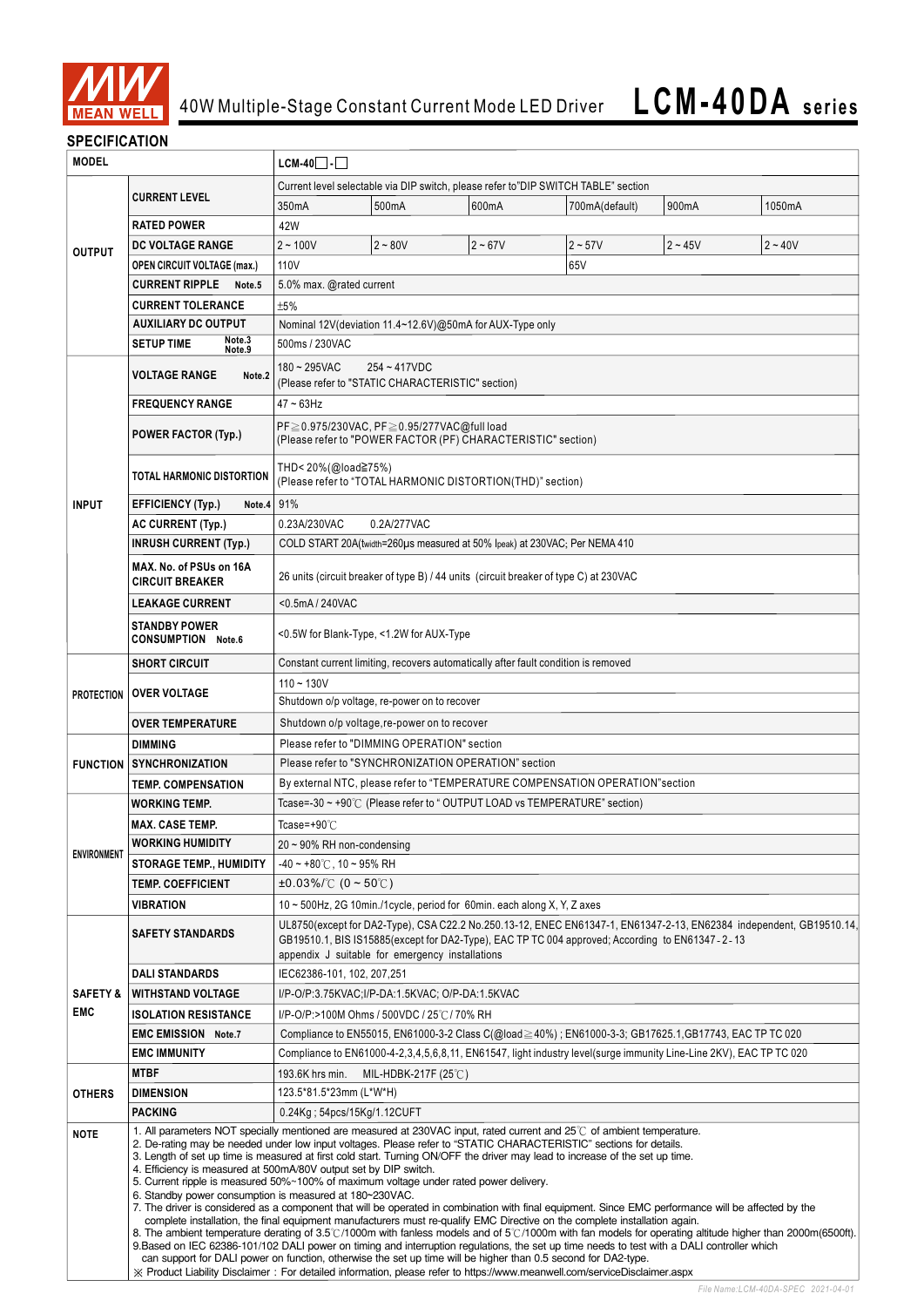

40W Multiple-Stage Constant Current Mode LED Driver

# **LCM-40DA se ries**



## **DIP SWITCH TABLE**

LCM-40DA/DA2 is a multiple-stage constant current driver, selection of output current through DIP switch is exhibited below.

| DIP S.W.<br>lo         |    | 2              | 3  | 4  | 5  | 6  |
|------------------------|----|----------------|----|----|----|----|
| 350mA                  |    |                |    |    |    |    |
| 500mA                  | ON |                |    |    |    |    |
| 600mA                  | ON | ON             |    |    |    |    |
| 700mA(factory default) | ON | ON             | ON |    |    | ON |
| 900mA                  | ON | ON             | ON | ON |    | ON |
| 1050mA                 | ON | 0 <sub>N</sub> | ON | ON | ON | ON |

Note: For more current setting,please contact MW's sales.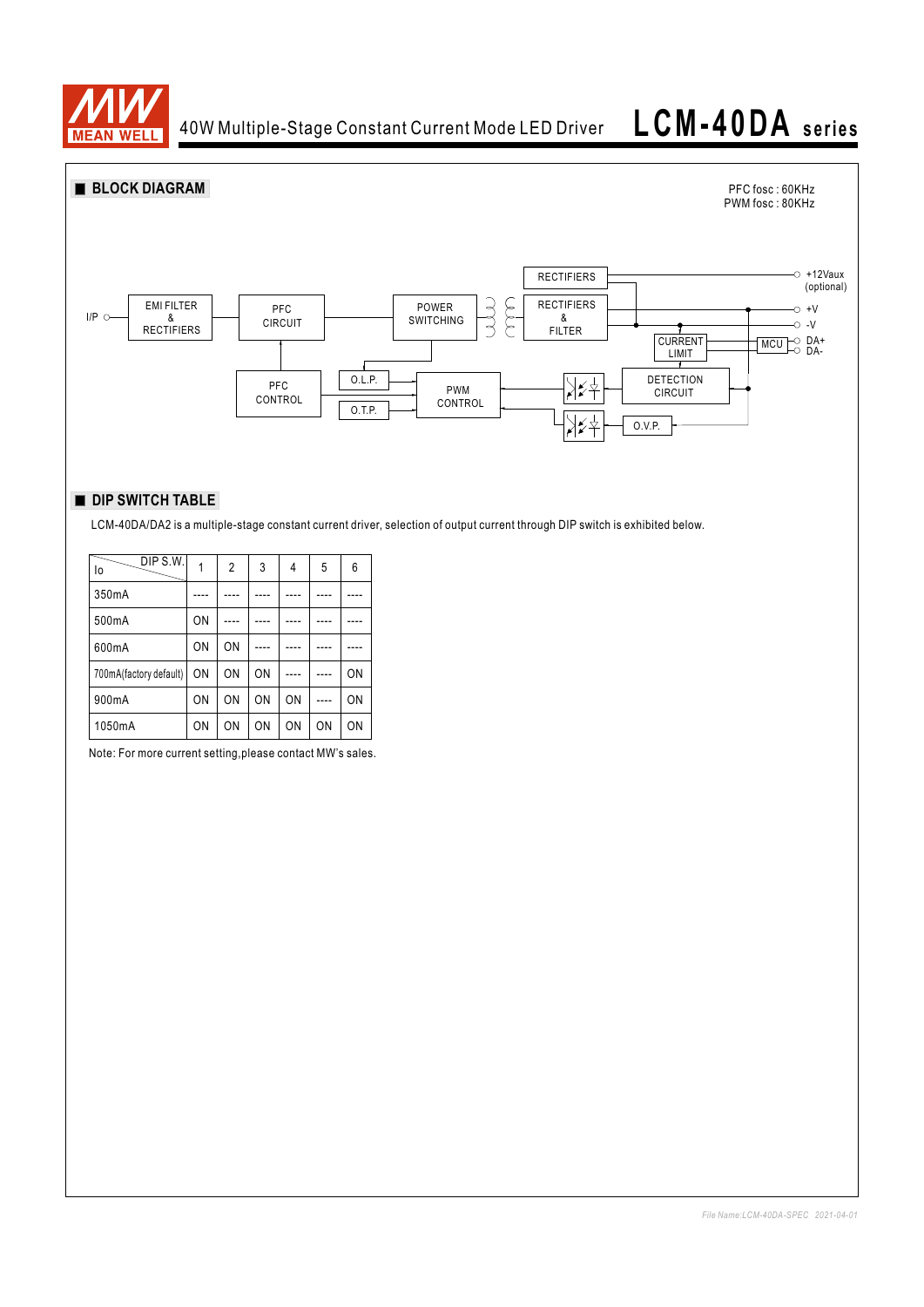

# **LCM-40DA se ries**

## **DIMMING OPERATION**



#### ※**PUSH dimming(primary side)**

| Action                        | Action duration | <b>Function</b>                                                   |
|-------------------------------|-----------------|-------------------------------------------------------------------|
| Short push $\vert$ 0.1~1 sec. |                 | Turn ON-OFF the driver                                            |
| Long push                     | 1.5∼10 sec.     | Every Long Push changes the dimming direction, dimming up or down |
| Reset                         | $>11$ sec.      | Set up the dimming level to 100%                                  |

‧The factory default dimming level is at 100%.

‧If the push action lasts less than 0.05 sec., it will not lead to a change for the status of the driver.

‧Up to 10 drivers can perform the PUSH dimming at the same time when utilizing one common push button.

‧The maximum length of the cable from the push button to the last driver is 20 meters.

‧The additive push button can be connected only between the PUSH terminal, as displayed in the diagram, and AC/L (in brown or black); it will lead to short circuit if it is connected to AC/N.

#### ※**DALI interface(primary side; for DA/DA2-Type)**

- ‧Apply DALI signal between DA+ and DA-
- ‧DALI protocol comprises 16 groups and 64 addresses.
- ‧First step is fixed at 6% of output.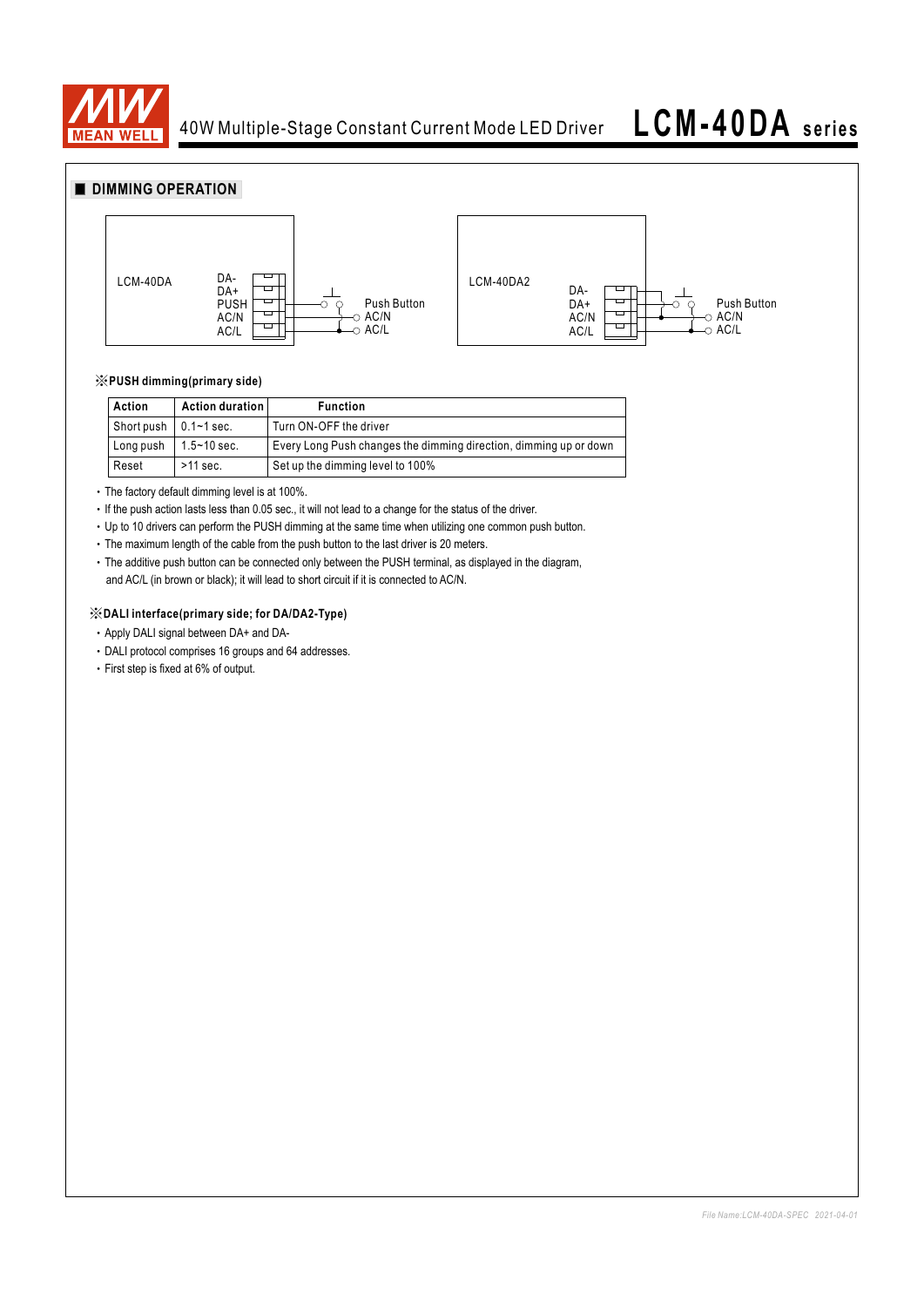

### **SYNCHRONIZATION OPERATION**

- ‧Synchronization up to 10 drivers (1 master + 9 slaves)
- ‧Dimming operating range : 10%~100%
- ‧Sync cable length : < 5m
- ‧Sync cable type : Flat cable
- Sync cable cross section area :  $22 24$  AWG (0.2~0.3mm<sup>2</sup>)



NOTE: 1. Please make sure all units are set to 100% dimming setting (factory default) before synchronizing.

2. Min. Dimming operating range depends on dimmer setting.

### **TEMPERATURE COMPENSATION OPERATION**

LCM-40DA/DA2 have the built-in temperature compensation function ; by connecting a temperature sensor (NTC resistor) between the *+NTC / -NTC*  terminal of LCM-40DA/DA2 and the detecting point on the lighting system or the surrounding environment, output current of LCM-40DA/DA2 could be correspondingly changed, based on the sensed temperature, to ensure the long life of LED.



**NTC derating curve**

◎ LCM-40DA/DA2 can still be operated normally when the NTC resistor is not connected and the value of output current will be the current level selected through the DIP switch.

| NTC reference: |
|----------------|
|                |

| NTC resistance I | <b>Output Current</b>                                                                                                                                                                  |  |  |  |  |
|------------------|----------------------------------------------------------------------------------------------------------------------------------------------------------------------------------------|--|--|--|--|
| 220K             | $\leq 60^{\circ}$ (C, 100% of the rated current (corresponds to the setting current level)<br>$>60^{\circ}$ C, output current begins to reduce, please refer to the curve for details. |  |  |  |  |
| 330K             | $\leq 70^{\circ}$ C, 100% of the rated current (corresponds to the setting current level)<br>>70℃, output current begins to reduce, please refer to the curve for details.             |  |  |  |  |
| 470K             | $\leq$ 80°C, 100% of the rated current (corresponds to the setting current level)<br>$>80^{\circ}$ C, output current begins to reduce, please refer to the curve for details.          |  |  |  |  |

Notes: 1. MEAN WELL does not offer the NTC resistor and all the data above are measured by using THINKING TTC03 series.

2. If other brands of NTC resistor is applied,please check the temperature curve first.

◎ Dimming and synchronization function of the driver will be invalid when the "temperature compensation" function is in use.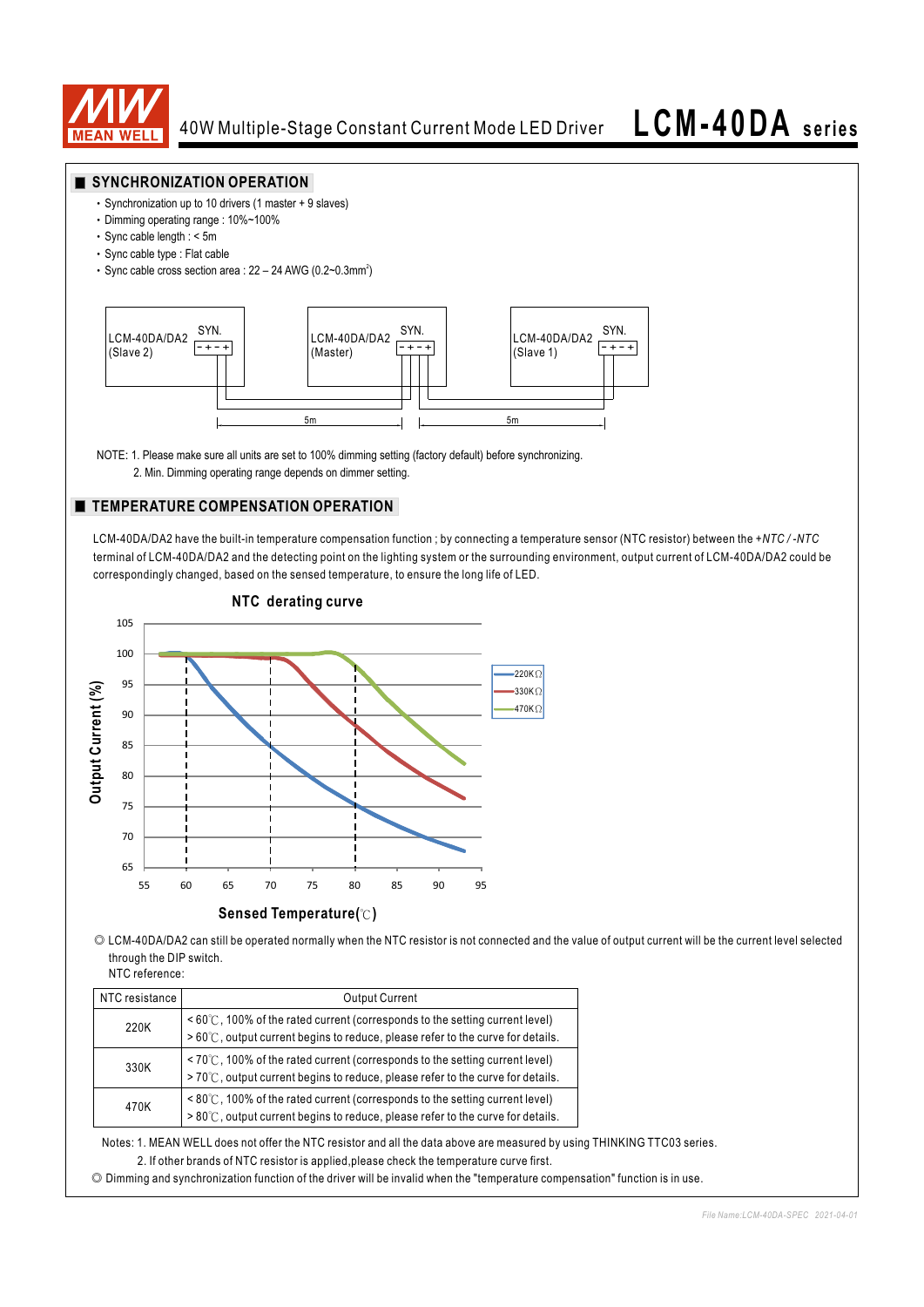

40W Multiple-Stage Constant Current Mode LED Driver

**LCM-40DA se ries**

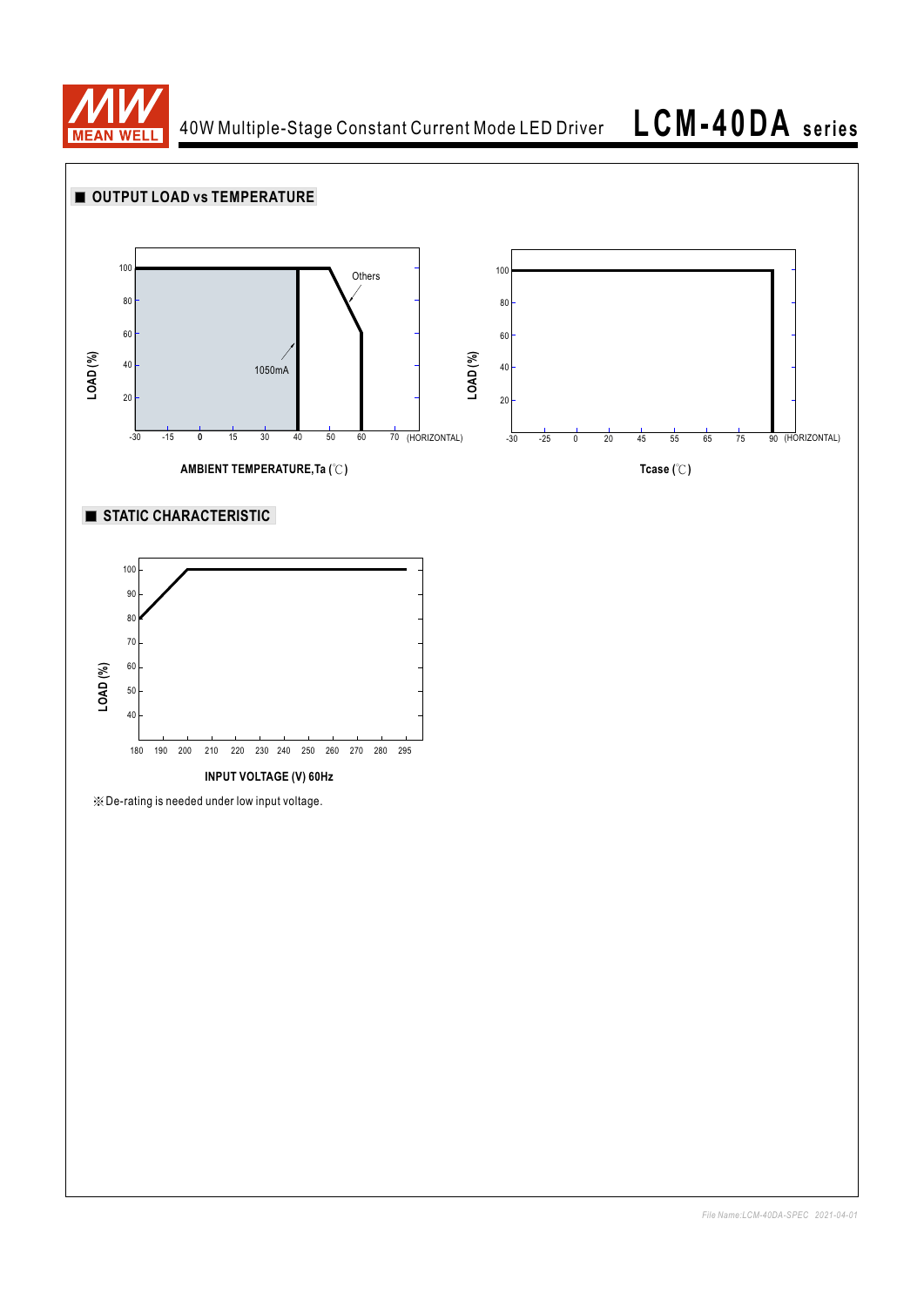

40W Multiple-Stage Constant Current Mode LED Driver **LCM-40DA series**





*File Name:LCM-40DA-SPEC 2021-04-01*